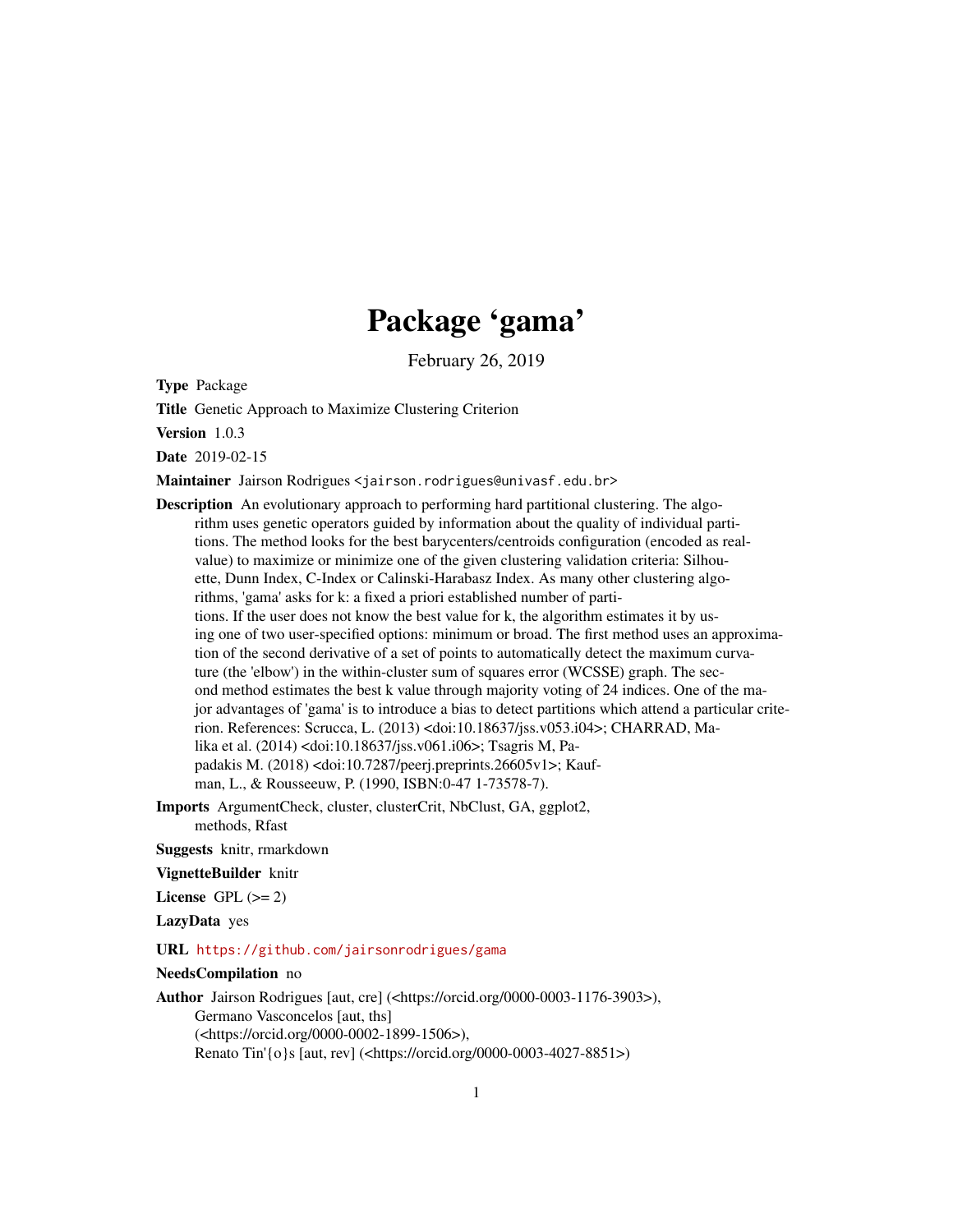<span id="page-1-0"></span>Repository CRAN

Date/Publication 2019-02-26 14:40:07 UTC

## R topics documented:

| Index | 14 |
|-------|----|
|       |    |
|       |    |
|       |    |
|       |    |
|       |    |
|       |    |
|       |    |
|       |    |
|       |    |
|       |    |

aggregation *Synthetic dataset of two-dimensional points.*

#### Description

This is a synthetic dataset that contains features that are known to create difficulties for the selected algorithms such as, narrow bridges between clusters, uneven-sized clusters, etc. See references, for details.

#### Usage

data(aggregation)

#### Format

A data frame containing 788 observations and two dimensions, forming seven partitions:

- 1. x1: synthetically generated real positive values
- 2. x2: synthetically generated real positive values

Originally, the dataset had contained three dimensions. We intentionally removed the third dimension that corresponds to the label which the data point belongs. All description about the data set may be found in *Clustering Aggregation* article, in the references.

#### Source

The dataset was collected from [Clustering basic benchmark](http://cs.joensuu.fi/sipu/datasets/) site.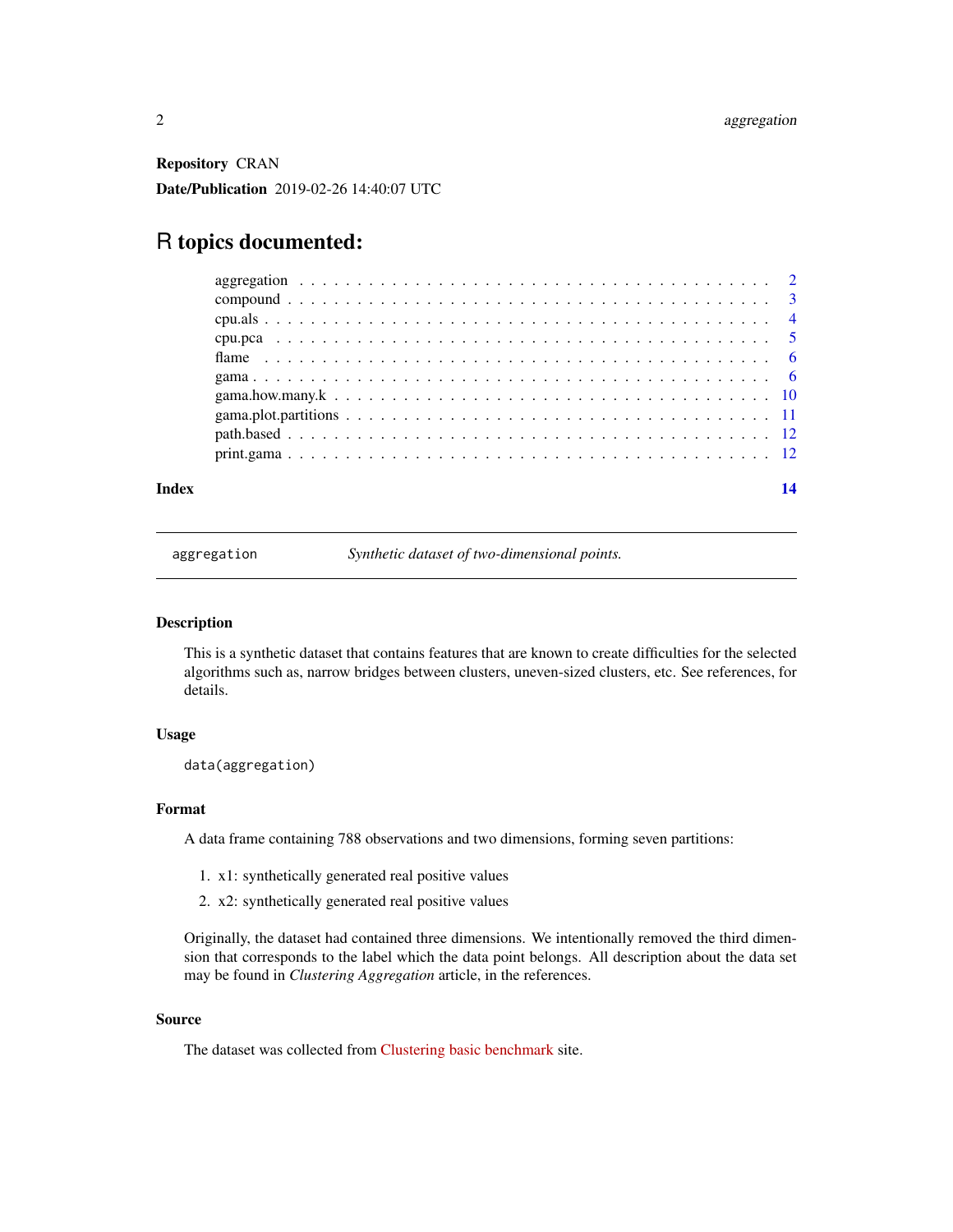#### <span id="page-2-0"></span>compound 3

#### References

A. Gionis, H. Mannila, and P. Tsaparas, *Clustering aggregation*. ACM Transactions on Knowledge Discovery from Data (TKDD), 2007. 1(1): p. 1-30.

P. Franti and S. Sieranoja, *K-means properties on six clustering benchmark datasets,* vol. 48, no. 12. pp. 4743-4759, 2018.

compound *Synthetic dataset of two-dimensional points.*

#### Description

This is a synthetic dataset that contains groups of different density points, varied shapes, and necks between partitions.

#### Usage

data(compound)

#### Format

A data frame containing 399 observations and two dimensions, forming six partitions:

- 1. x1: synthetically generated real positive values
- 2. x2: synthetically generated real positive values

Originally, the dataset had contained three dimensions. We intentionally removed the third dimension that corresponds to the label which the data point belongs. All description about the data set may be found in *Graph-theoretical methods for detecting and describing gestalt clusters* article, in the references.

#### Source

The dataset was collected from [Clustering basic benchmark](http://cs.joensuu.fi/sipu/datasets/) site.

#### References

C.T. Zahn, *Graph-theoretical methods for detecting and describing gestalt clusters*. IEEE Transactions on Computers, 1971. 100(1): p. 68-86.

P. Franti and S. Sieranoja, *K-means properties on six clustering benchmark datasets,* vol. 48, no. 12. pp. 4743-4759, 2018.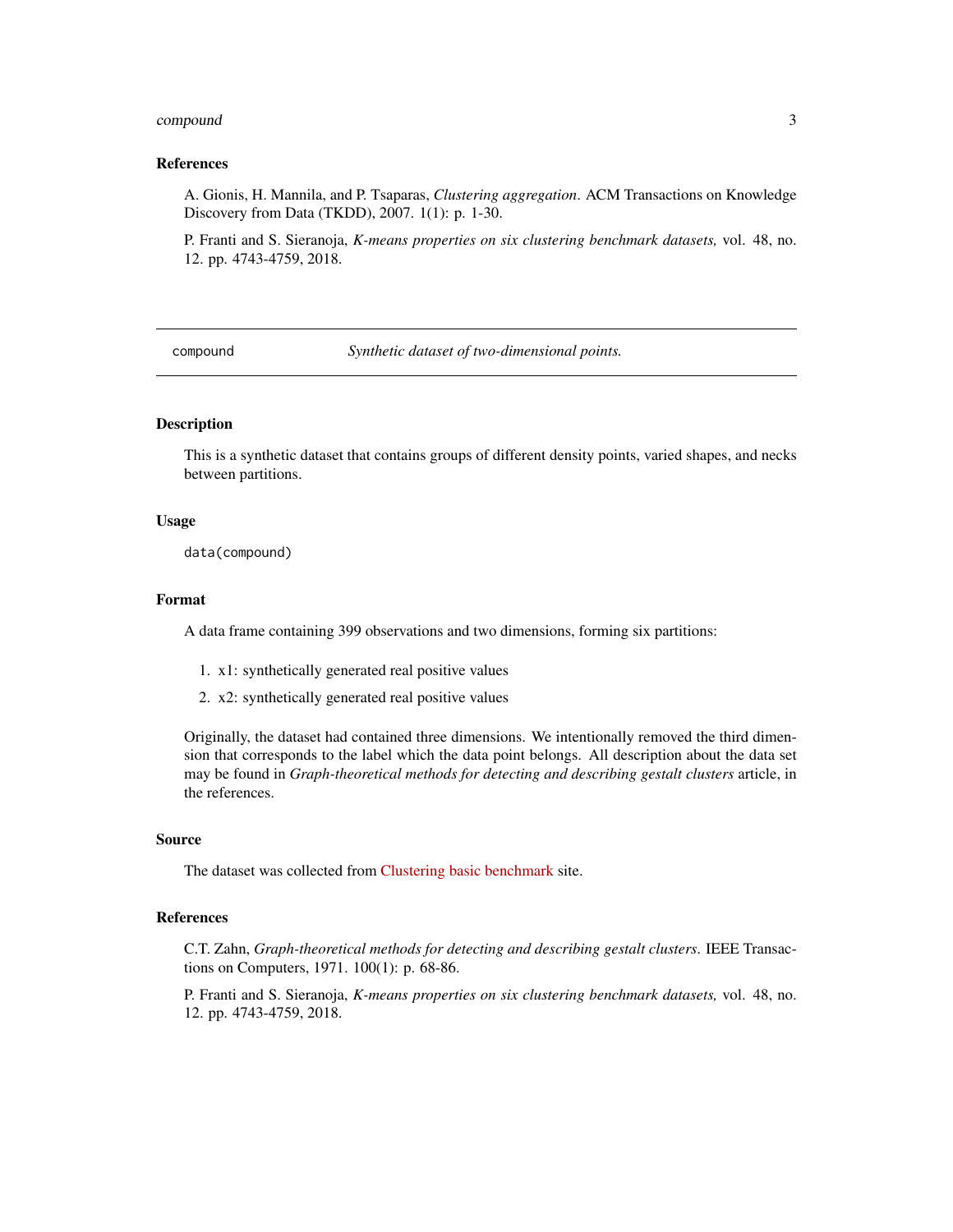<span id="page-3-0"></span>Consumption metrics gathered during an execution of the Distributed Machine Learning algorithm Alternating Least Squares (ALS) in an eigth-node cluster, by using the Spark framework.

#### Usage

cpu.als

#### Format

A data frame containing 308 observations and four dimensions:

- 1. user: CPU usage by the algorithm
- 2. system: CPU usage spent by Operating System (O.S.)
- 3. iowait: waiting time for Input/Output (I/O) operations
- 4. softirq: CPU time spent by software interrupt requests

The values comprise the domain from 0 to 100, for all dimensions. The dataset contains zero-values, however there is no missing or null values.

\*\* A spark cluster of N nodes has 1 (one) master node and N-1 slave nodes.

#### Source

The data was measured and collected by the author by using Intel HiBench benchmark framework in a eigth-node Spark cluster hosted in Google Cloud DataProc engine. Each node had 16-core CPU annd 106 GB RAM. The algorithm Alternating Least Squares had consumed 3.7 min of runtime to execute over a sinteticaly generated dataset totalizing 1.68 Gigabytes.

#### References

D. Goldberg, D. Nichols, B. M. Oki, and D. Terry, *Using collaborative filtering to weave an information tapestry,* Commun. ACM, vol. 35, no. 12, pp. 61???70, 1992.

Y. Koren, R. Bell, and C. Volinsky, *Matrix factorization techniques for recommender systems,* Computer (Long. Beach. Calif)., vol. 42, no. 8, 2009.

Y. Hu, Y. Koren, and C. Volinsky, *Collaborative filtering for implicit feedback datasets,* in Data Mining, 2008. ICDM'08. Eighth IEEE International Conference on, 2008, pp. 263???272.

S. Huang, J. Huang, J. Dai, T. Xie, and B. Huang, *The HiBench benchmark suite: Characterization of the MapReduce-based data analysis,* in 2010 IEEE 26th International Conference on Data Engineering Workshops (ICDEW 2010), 2010, pp. 41???51.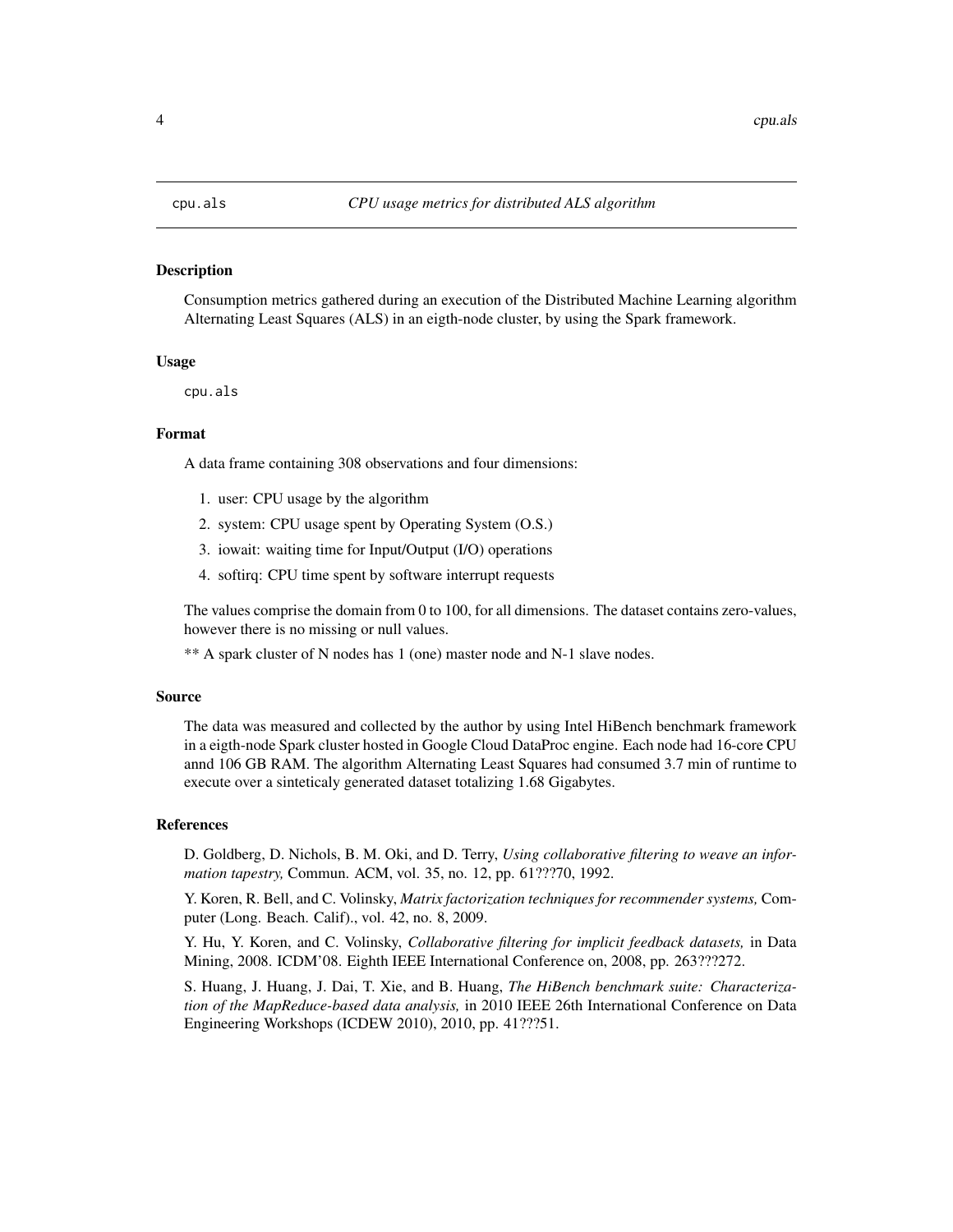<span id="page-4-0"></span>

Consumption metrics gathered during an execution of the Distributed Machine Learning algorithm Principal Component Analysis (PCA) in an eigth-node cluster, by using the Spark framework.

#### Usage

cpu.pca

#### Format

A data frame containing 938 observations and four dimensions:

- 1. user: CPU usage by the algorithm
- 2. system: CPU usage spent by Operating System (O.S.)
- 3. iowait: waiting time for Input/Output (I/O) operations
- 4. softirq: CPU time spent by software interrupt requests

The values comprise the domain from 0 to 100, for all dimensions. The dataset contains zero-values, however there is no missing or null values.

\*\* A spark cluster of N nodes has 1 (one) master node and N-1 slave nodes.

#### Source

The data was measured and collected by the author by using Intel HiBench benchmark framework in a eigth-node Spark cluster hosted in Google Cloud DataProc engine. Each node had 16-core CPU annd 106 GB RAM. The algorithm Principal Component Analytsis had consumed 11.2 min of runtime to execute over a sinteticaly generated dataset totalizing 1.68 Gigabytes.

#### References

J.Shlens,*A Tutorial on Principal Component Analysis,* Epidemiology, vol. 2, no. c, pp. 223???228, 2005.

Jolliffe, I.T.: *Principal Component Analysis*, Second Edition. Encycl. Stat. Behav. Sci. 30, 487 (2002).

S. Huang, J. Huang, J. Dai, T. Xie, and B. Huang, *The HiBench benchmark suite: Characterization of the MapReduce-based data analy- sis,* in 2010 IEEE 26th International Conference on Data Engineering Workshops (ICDEW 2010), 2010, pp. 41???51.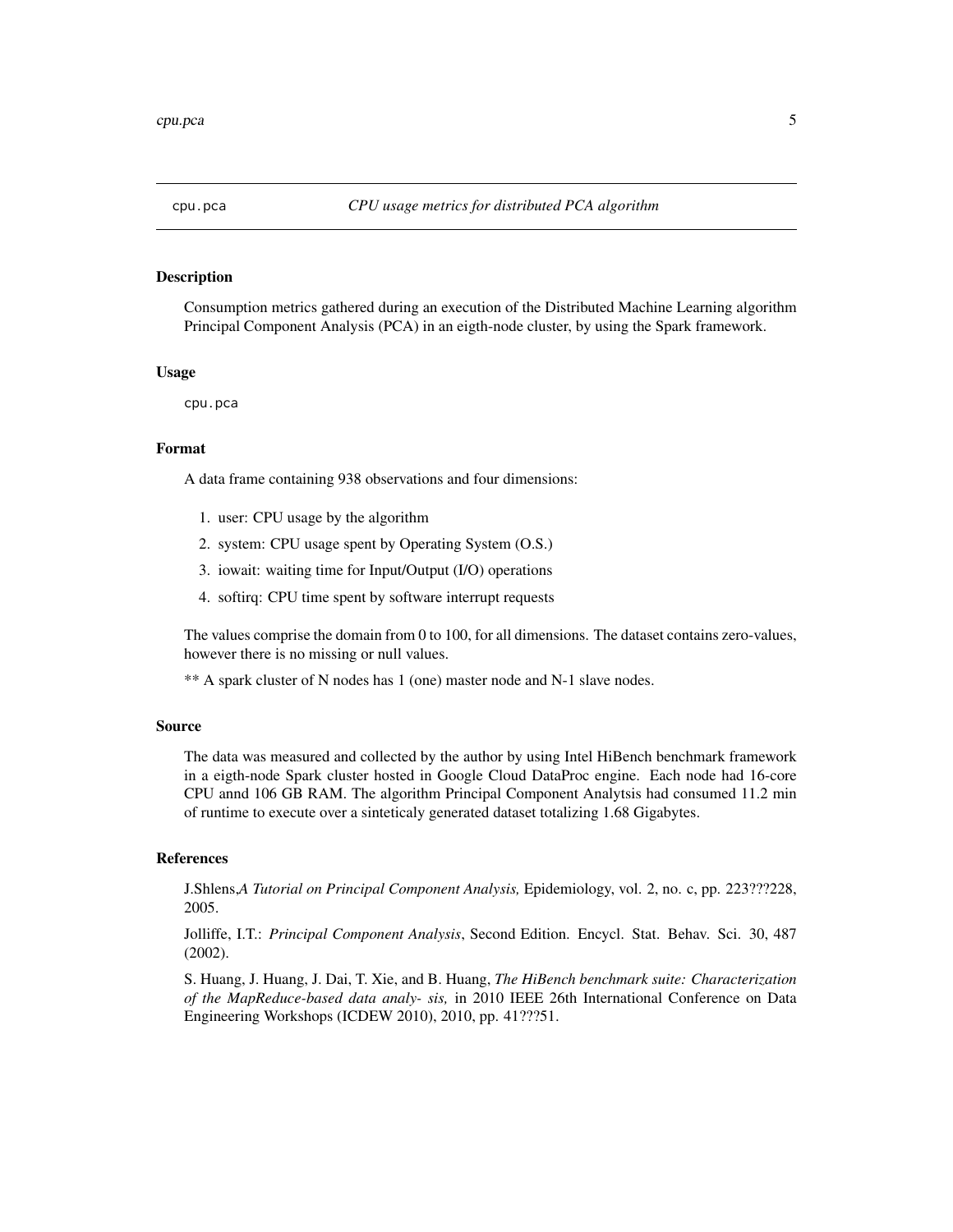<span id="page-5-0"></span>

All description about the data set may be found in *FLAME, a novel fuzzy clustering method for the analysis of DNA microarray data* article, and the Clustering basic benchmark site, in the references.

#### Usage

data(flame)

#### Format

A data frame containing 240 observations and two dimensions, forming two partitions:

- 1. x1: real positive values
- 2. x2: real positive values

Originally, the dataset had contained three dimensions. We intentionally removed the third dimension that corresponds to the label which the data point belongs.

#### Source

The dataset was collected from [Clustering basic benchmark](http://cs.joensuu.fi/sipu/datasets/) site.

#### References

L. Fu and E. Medico, *FLAME, a novel fuzzy clustering method for the analysis of DNA microarray data*. BMC bioinformatics, 2007. 8(1): p. 3.

P. Franti and S. Sieranoja, *K-means properties on six clustering benchmark datasets,* vol. 48, no. 12. pp. 4743-4759, 2018.

<span id="page-5-1"></span>gama *Segments a dataset by using genetic search.*

#### Description

This function realizes a genetic search in order to segment a given dataset. The genetic algorithm evaluates individuals of a population to maximize (or minimize) one of four user-specified criteria: Average Silhouette Width, Calinski-Harabasz index, C-index or Dunn index. The algorithm receives the optimal number of partitions (best k value) from the user or automatically suggests it.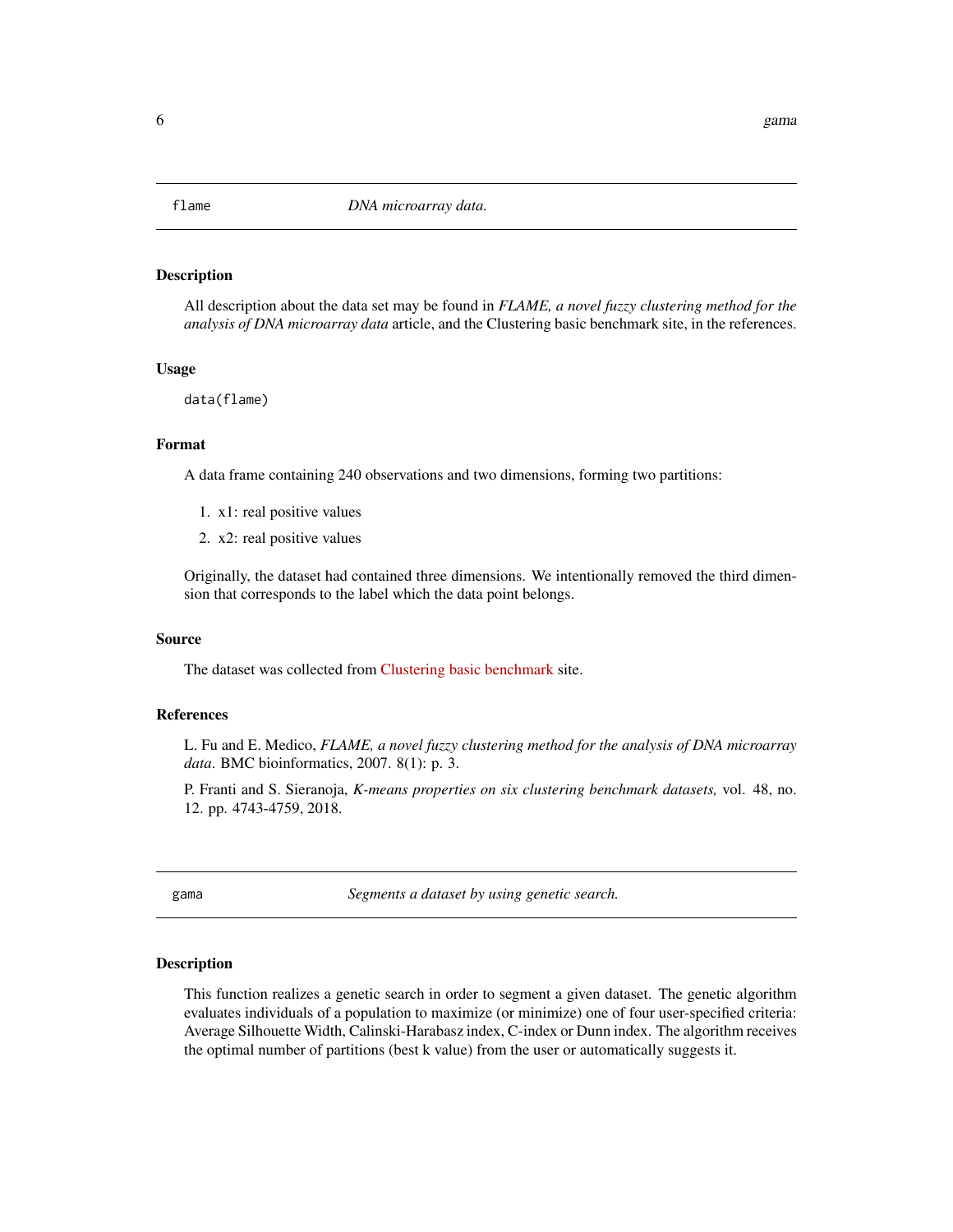#### gama  $\sim$  7

## Usage

```
gama(dataset = NULL, k = "broad", scale = FALSE, crossover.rate = 0.9,
                   mutation.rate = 0.01, elitism = 0.05, pop.size = 25,
                  generations = 100, seed.p = 42, fitness.criterion =
                   "ASW", penalty.function = NULL, plot.internals = TRUE, ...)
```
#### Arguments

| dataset           | the data to segment into k partitions. Must be numerical, because GAMA only<br>works for integer ou real values.                                                                                                                                                                                       |
|-------------------|--------------------------------------------------------------------------------------------------------------------------------------------------------------------------------------------------------------------------------------------------------------------------------------------------------|
| k                 | the best value for the optimal number of partitions. May be:                                                                                                                                                                                                                                           |
|                   | 1. an integer positive value: when known, the user may specify directly the<br>best value for k;                                                                                                                                                                                                       |
|                   | 2. a string value: 'minimal', for estimation based on 'elbow' in Within-cluster<br>Sum of Squares Error graph or 'broad', the alternative to estimate the best<br>k by majority voting between 24 distinct internal validation criteria for au-<br>tomatically estimate the best k value for the data. |
|                   | The user may omit this argument, in this way, the default value 'broad' will be<br>used.                                                                                                                                                                                                               |
| scale             | if the dataset will be scaled and normalized before segmentation. The default<br>value is FALSE.                                                                                                                                                                                                       |
|                   | crossover.rate the probability of crossover between pairs of chromosomes. The default value<br>is 0.9.                                                                                                                                                                                                 |
| mutation.rate     | the probability of mutation in a parent chromosome. Usually mutation occurs<br>with a small probability. The default value is 0.01.                                                                                                                                                                    |
| elitism           | the number of best individuals to survive. The default value is the top $5\%$ indi-<br>viduals of population.                                                                                                                                                                                          |
| pop.size          | the number of individuals in the population. The default value is 25. Observa-<br>tion: this argument have a great impact on the performance of the search, due to<br>increased number of matrix calculations when the population grows.                                                               |
| generations       | the number of generations to execute the search. The default value is 100.                                                                                                                                                                                                                             |
| seed.p            | an integer value containing the random number generator.                                                                                                                                                                                                                                               |
| fitness.criterion |                                                                                                                                                                                                                                                                                                        |
|                   | the key point of the genetic search. The algorithm will search for the ideal<br>centroids that maximizes one of the pre-specified criteria:                                                                                                                                                            |
|                   | 1. "ASW": Average Silhouette Width;                                                                                                                                                                                                                                                                    |
|                   | 2. "CH": Calinski Harabasz index;                                                                                                                                                                                                                                                                      |
|                   | 3. "DI": Dunn index;                                                                                                                                                                                                                                                                                   |
|                   | 4. "CI": C-index.                                                                                                                                                                                                                                                                                      |
|                   | The default value is "ASW" and will be assumed if the user does not supply<br>value or put an invalid entry.                                                                                                                                                                                           |
| penalty.function  |                                                                                                                                                                                                                                                                                                        |
|                   | an optional user-specified function to be applied over fitness results, to penalize<br>undesirable or incongruent individuals.                                                                                                                                                                         |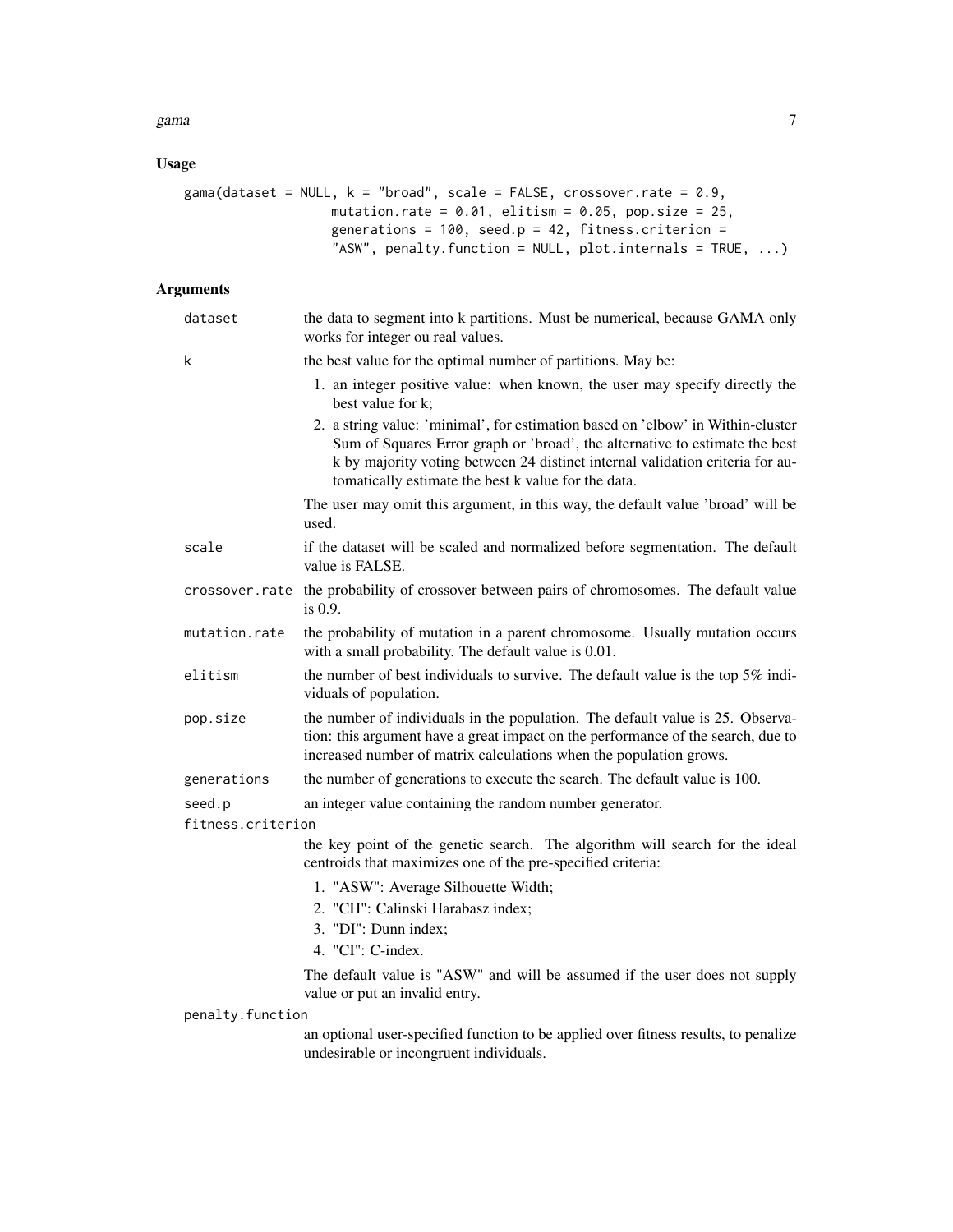8 gama waxaa gama wadanka iyo soo gama waxaa gama wadanka iyo soo gama wadanka iyo soo gama gama gama gama wax

|                         | plot. internals if TRUE, the evolution of the fitness values and a Silhouette graph will be dis- |
|-------------------------|--------------------------------------------------------------------------------------------------|
|                         | play after the genetic search. The default value is TRUE.                                        |
| $\cdot$ $\cdot$ $\cdot$ | other arguments that user may pass to the function.                                              |

#### Details

A call to gama function should at least contain the argument data. In this case, the clustering will be done without penalities over individuals, aiming to maximize the *silhouette* criterion, and the function will suggest the best value for  $k$ , the optimal number of partitions. For the others arguments, the default values applied will be as defined in the call: no normalization or scaling, rates for crossover, mutation, and elitism equals 90%, 1%, and 5%, respectivelly, population size of 25 individuals, 100 generations, and plot.internals = TRUE.

A lot of other combinations of calls is possible, especially choosing the criteria to guide the maximization of the search ("ASW", "CH", "CI", "DI"), the k value, if known, and adjustments in the genetic parameters, like number of generations, population size, and mutation/crossover/elitism rates.

The function gama returns an S4 object of class "gama". This object contains the following slots:

- 1. original.data: the original dataset used for clustering.
- 2. centers: the k (partitions) x d (dimensions) matrix representation of the centroids who best segment the data into k partitions.
- 3. cluster: a vector of integers (from 1:k) indicating the cluster to which each point is allocated.
- 4. silhouette: the value for Average Silhouette Width index.
- 5. calinski\_harabasz: the value for Calinski\\_Harabasz index.
- 6. c\_index: the value for C-index.
- 7. dunn\_index: the value for Dunn index.
- 8. runtime: the total time spent by the clustering algorithm.
- 9. call: the string representation of the user call to the function gama and its parameters.

#### References

Scrucca, L. (2013) GA: *A Package for Genetic Algorithms in R*. Journal of Statistical Software, 53(4), 1-37. http://www.jstatsoft.org/v53/i04/

P. J. Rousseeuw, *Silhouettes: A graphical aid to the interpretation and validation of cluster analysis,* J. Comput. Appl. Math., vol. 20, no. C, pp. 53???65, 1987.

T. Calinski and J. Harabasz. A dendrite method for cluster analysis. Com- munications in Statistics, 3, no. 1:1-27, 1974.

J. Dunn. Well separated clusters and optimal fuzzy partitions. Journal of Cybernetics, 4:95-104, 1974.

Hubert, L.J., Levin, J.R. A general statistical framework for assessing categorical clustering in free recall. Psychol. Bull., 1976, 83, 1072-1080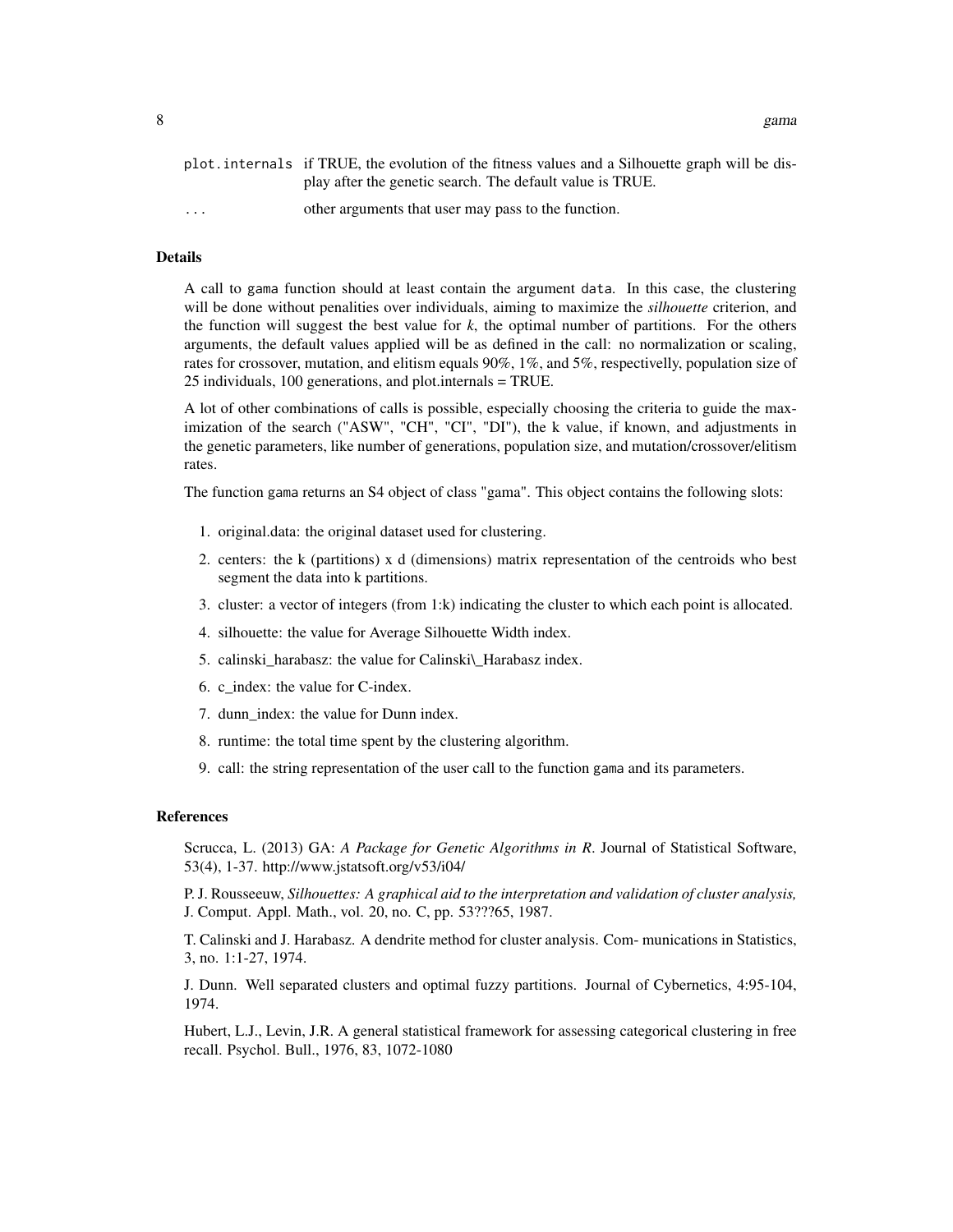#### gama 9

#### Examples

```
# loading flame dataset
data(flame)
# segmentation of the flame dataset in k = 2 partitions
# the 'plot.internals' says to the program do not plot the graphs about
# genetic evolution search and silhouette index
gama.obj \leq gama(flame, k = 4, plot.internals = FALSE, generations = 30)
# ** use at least 100 generations for simple datasets and 500 for complex datasets
# it draws the partitions to which each element belongs
gama.plot.partitions(gama.obj)
## Not run:
# loads data about CPU execution metrics of a distributed
# version of Alternating Least Squares (ALS) algorithm
data(cpu.als)
# a user-defined function to calculate penalties for CPU execution metrics
# whose does not allow the sum of loads above 100%
my.penalty <- function(m.individual,...) {
 penalty <- 0
 # counts how many centroids results in overflow (inequality > 100)
 sums <- apply(m.individual, 1, sum)
 overflow <- which(sums > 100)
 num_constraints = length(overflow)
 # if there are overflows, subtract each dimension
 # by the maximum proportion of the excess x the number of overflows
 if (num_constraints > 0) {
     penalty <- num_constraints * max(abs(sums[overflow] -100)/sums[overflow])
 }
 return (penalty)
}
# call the gama clustering to maximize Dunn index criterion
# by using 500 generations and delegates to GAMA to choose the best k value
gama.obj <- gama(data = cpu.als, fitness.criterion = "DI",
                generations = 500, penalty.function = my.penalty)
print(gama.obj)
## End(Not run)
```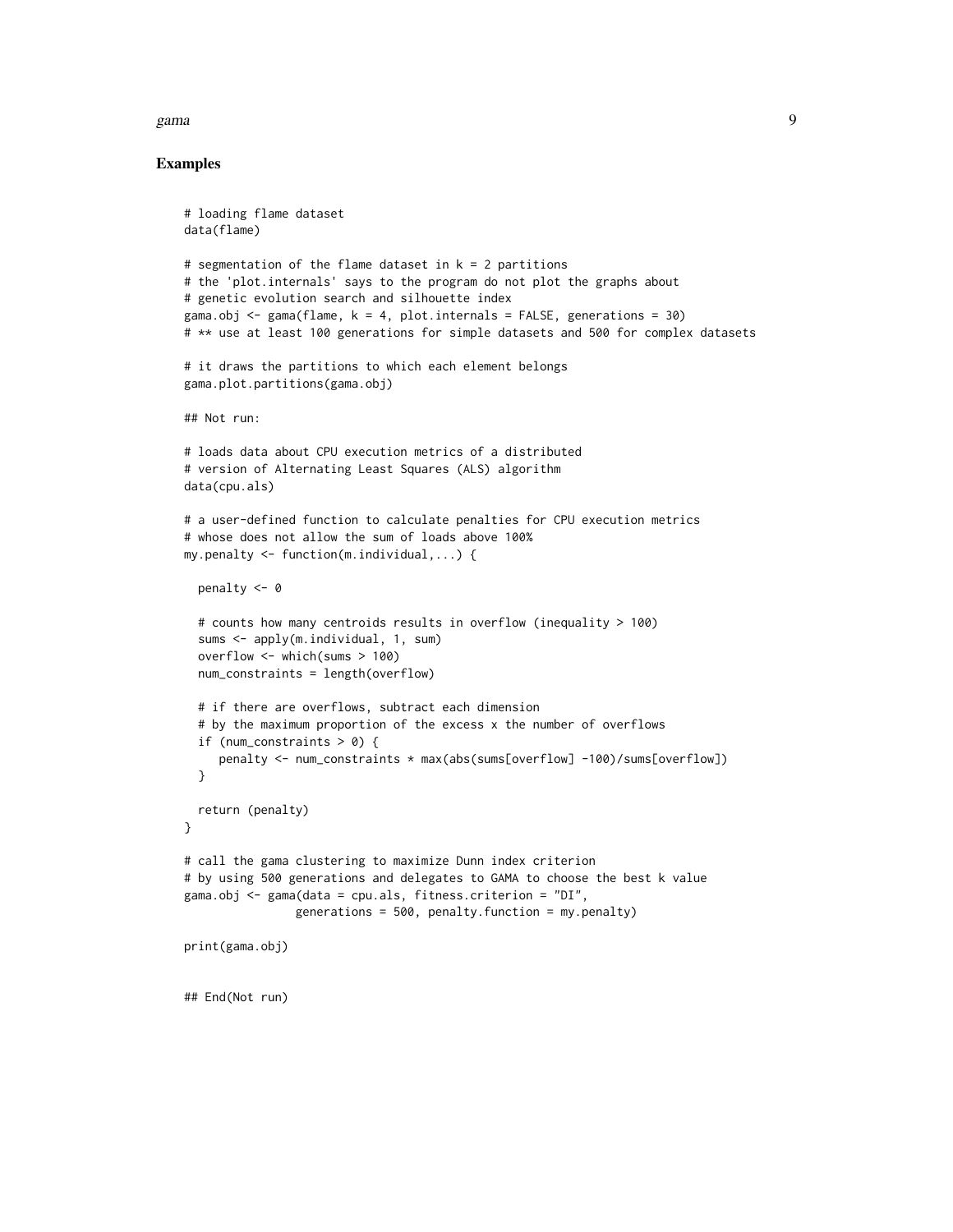<span id="page-9-0"></span>

This function estimates the best k value for the number of partitions the dataset should be segmented.

#### Usage

gama.how.many.k(dataset = NULL, method = "minimal")

#### Arguments

| dataset | the original dataset used for clustering.                                                                                                                       |
|---------|-----------------------------------------------------------------------------------------------------------------------------------------------------------------|
| method  | the method used to estimate the number of partitions. If 'minimal' is used,<br>the function will perform estimation based on finding the 'elbow' in the Within- |
|         | cluster Sum of Squares Error graphic. It uses a second derivative approximation,                                                                                |
|         | in order to suggest k. If 'broad' is used, the function will proceed an estimation                                                                              |
|         | by majority voting of 24 indices, by using the <b>NbClust</b> package.                                                                                          |

#### References

Malika Charrad, Nadia Ghazzali, Veronique Boiteau, Azam Niknafs (2014). NbClust: An R Package for Determining the Relevant Number of Clusters in a Data Set. Journal of Statistical Software, 61(6), 1-36. URL http://www.jstatsoft.org/v61/i06/.

#### See Also

[gama](#page-5-1).

#### Examples

```
# loads data about CPU execution metrics of a distributed
# version of Alternating Least Squares (ALS) algorithm
library(gama)
data(cpu.als)
# call estimation by using minimal method (Elbow graphic)
k <- gama.how.many.k (cpu.als)
print(k)
# call estimation by using broad method (NbClust)
k <- gama.how.many.k (cpu.als, method = 'broad')
print(k)
```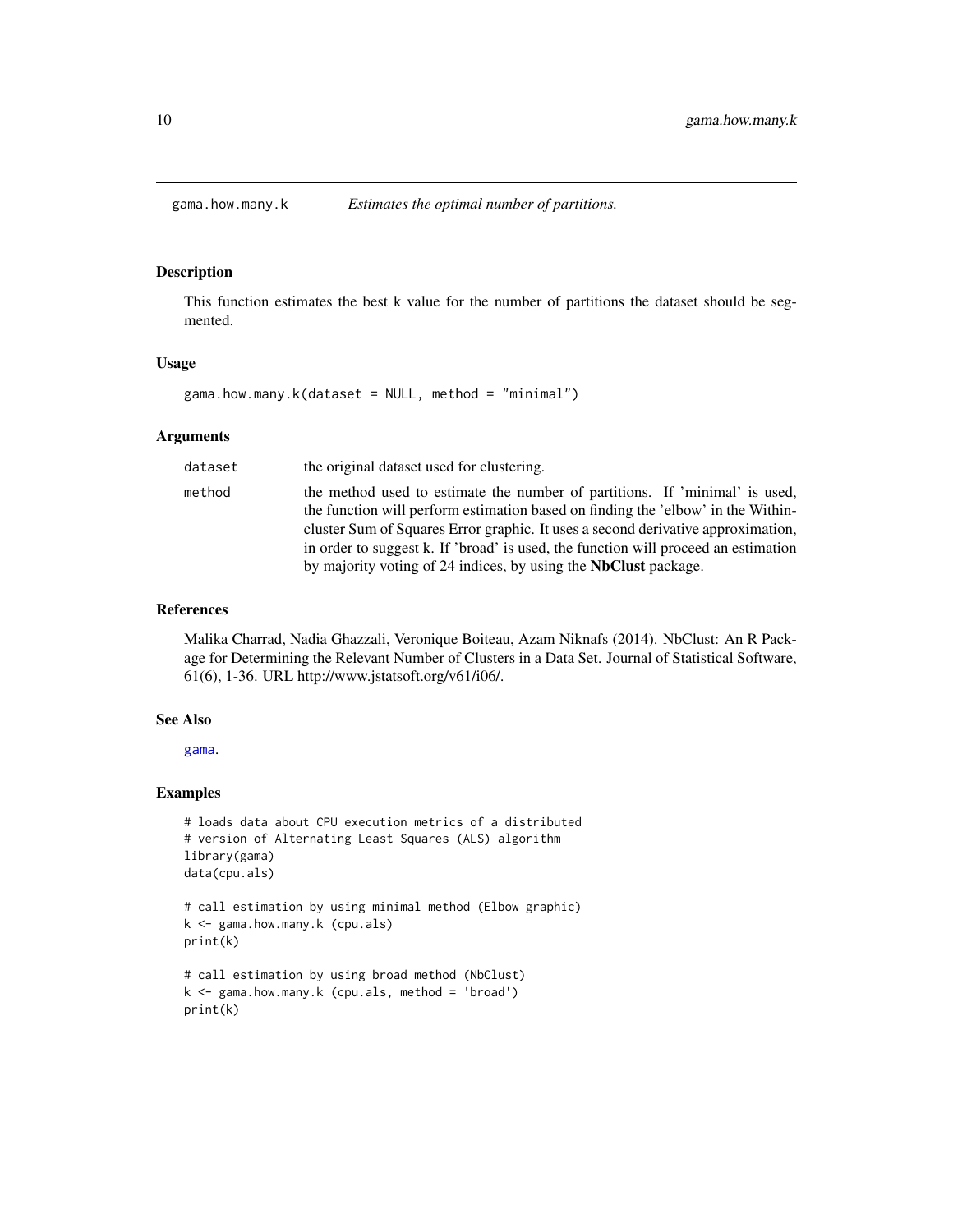<span id="page-10-1"></span><span id="page-10-0"></span>gama.plot.partitions *Plots results of a Gama clustering.*

#### Description

This function takes a gama object and plots the partitions found by the algorithm. The partitions will be coloured accordingly the distribution of the clusters.

#### Usage

```
gama.plot.partitions(gama.obj = NULL, view = "pca", ...)
```
#### Arguments

| gama.obj | an object of type 'gama' generated by an appropriate gama call to gama cluster-<br>ing.                                                                                                                                                                                                                                                                                       |
|----------|-------------------------------------------------------------------------------------------------------------------------------------------------------------------------------------------------------------------------------------------------------------------------------------------------------------------------------------------------------------------------------|
| view     | the representation used to plot the partitions. If 'pca' is used, the function will<br>perform a Principal Component Analysis over the dataset and plot the two main<br>components. If 'total.sum' is used, the function will sum all dimensions for each<br>observation and plot this sum, highlighting its partitions. If omitted, the default<br>value 'pca' will be used. |
| $\cdots$ | other arguments that user may pass to the function.                                                                                                                                                                                                                                                                                                                           |

#### References

Mardia, K. V., J. T. Kent, and J. M. Bibby (1979) Multivariate Analysis, London: Academic Press.

#### See Also

[gama,](#page-5-1) [print.gama](#page-11-1).

#### Examples

```
# loads path.based dataset
library(gama)
data(path.based)
```
# the gama clustering algorithm call gamaObj  $\leq$  gama(path.based,  $k = 2$ , generations = 30) # \*\* use at least 100 generations for simple datasets and 500 for complex datasets

# a call to gama.plot.partitions function with "Principal Component Analysis" view method gama.plot.partitions(gamaObj)

# a call to gama.plot.partitions ## Not run: gama.plot.partitions(gamaObj)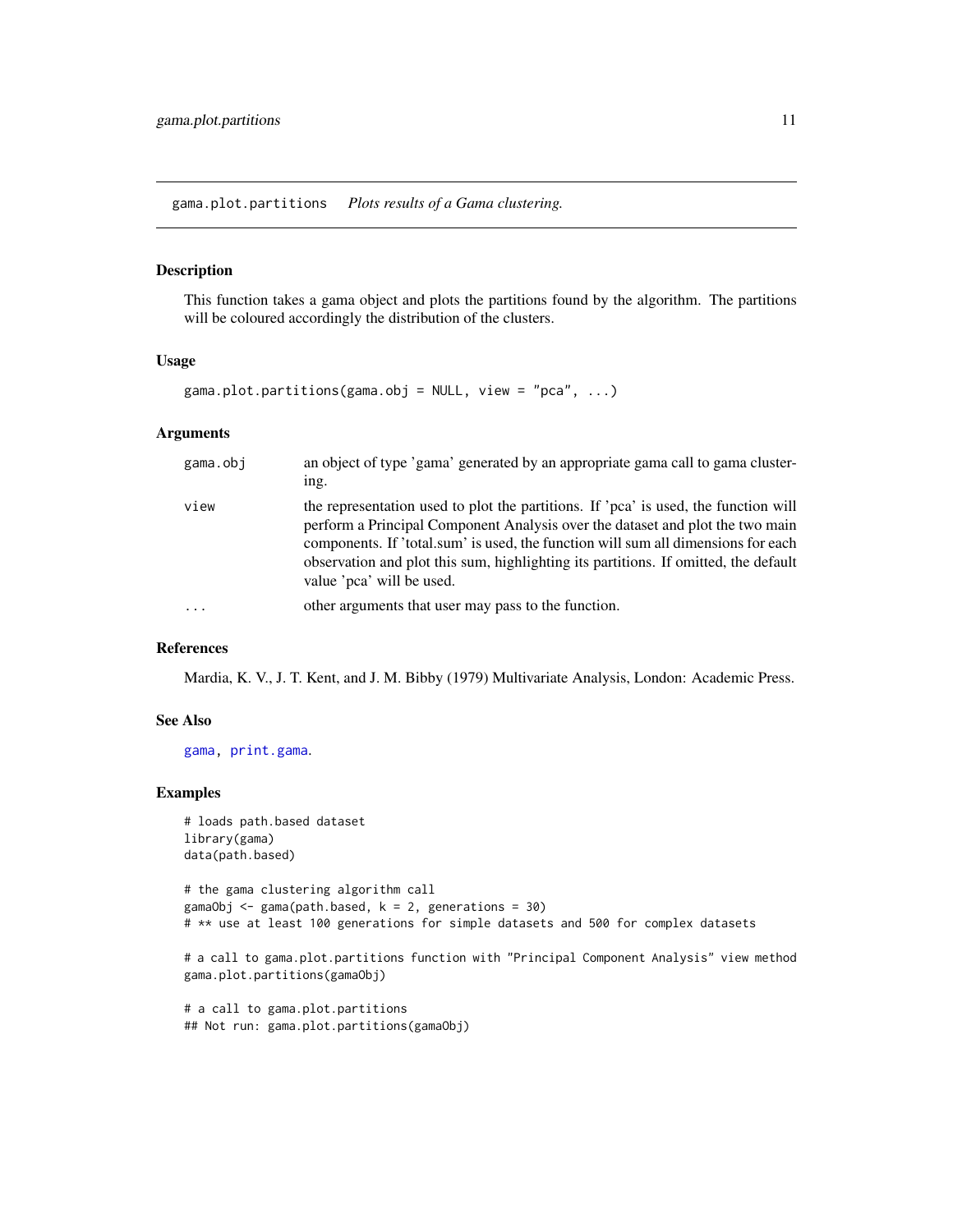<span id="page-11-0"></span>

The data set consists of a circular cluster with an opening near the bottom and two Gaussian distributed clusters inside. All description about the data set may be found in *Robust path-based spectral clustering* article, and the Clustering basic benchmark site, in the references.

#### Usage

data(path.based)

#### Format

A data frame containing 240 observations and two dimensions, forming two partitions:

- 1. x1: real positive values
- 2. x2: real positive values

Originally, the dataset had contained three dimensions. We intentionally removed the third dimension that corresponds to the label which the data point belongs.

#### Source

The dataset was collected from [Clustering basic benchmark](http://cs.joensuu.fi/sipu/datasets/) site.

#### References

H. Chang and D.Y. Yeung, *Robust path-based spectral clustering*. Pattern Recognition, 2008. 41(1): p. 191-203.

P. Franti and S. Sieranoja, *K-means properties on six clustering benchmark datasets,* vol. 48, no. 12. pp. 4743-4759, 2018.

<span id="page-11-1"></span>print.gama *Prints results of a Gama clustering.*

#### **Description**

This function takes a gama object and prints:

- 1. a sample of the original dataset used for clustering;
- 2. the cluster solution (partitions);
- 3. the centers of partitions;
- 4. the indices Average Silhouette Width (ASW), Calinski Harabasz (CH), C-Index (CI), Dunn index (DI).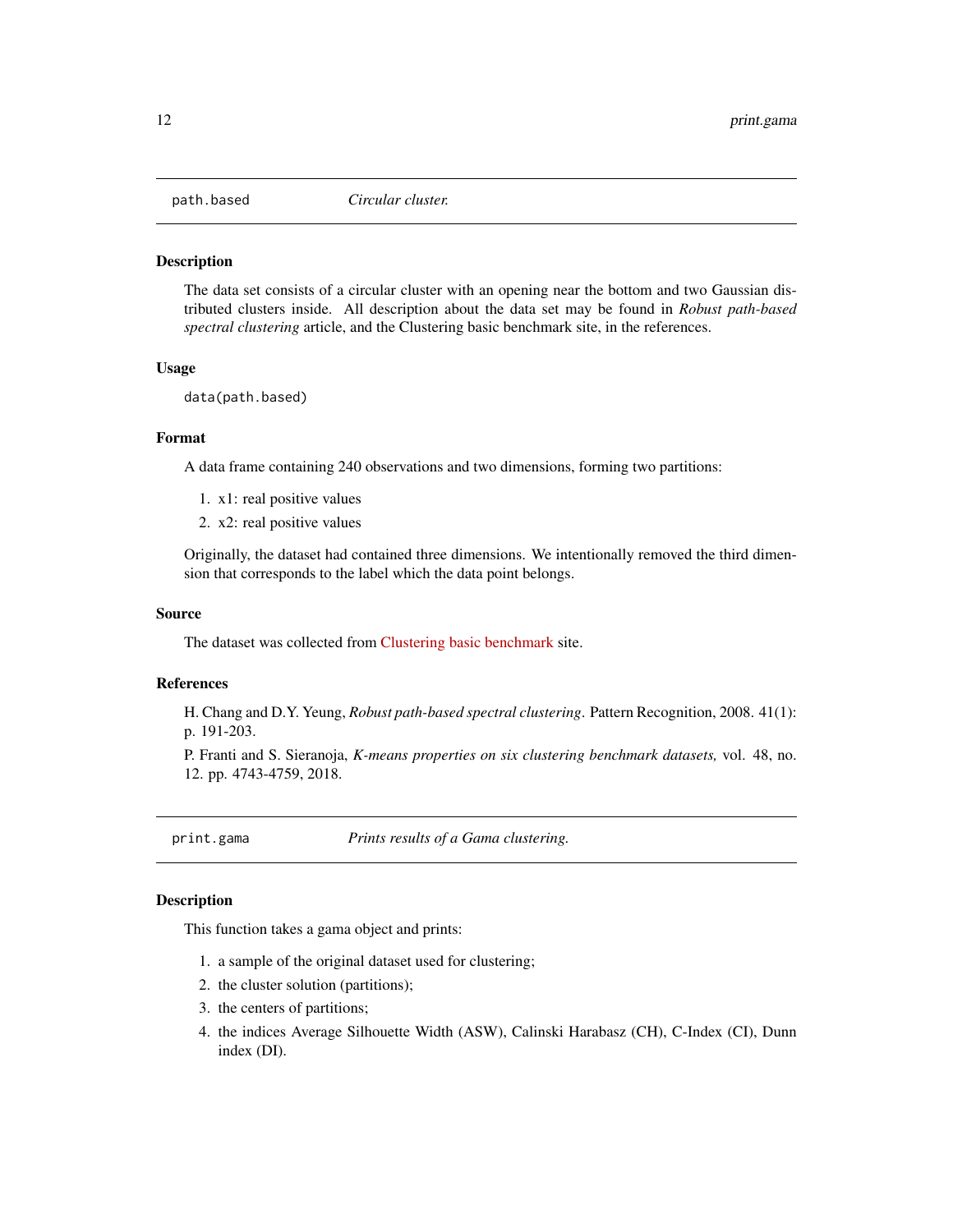#### <span id="page-12-0"></span>print.gama 13

### Usage

## S3 method for class 'gama'  $print(x, \ldots)$ 

#### Arguments

|                         | an object of type 'gama' generated by an appropriate call to the clustering algo-<br>rithm. |
|-------------------------|---------------------------------------------------------------------------------------------|
| $\cdot$ $\cdot$ $\cdot$ | other arguments that user may pass to the function.                                         |

#### See Also

[gama,](#page-5-1) [gama.plot.partitions](#page-10-1).

#### Examples

## Not run: # loads data about CPU execution metrics of a distributed # version of Alternating Least Squares (ALS) algorithm data(cpu.als) # call the gama clustering algorithm gamaObj  $\leq$  gama(cpu.als,  $k = 4$ ) # call the print.gama function to detail the clustering results # note: print.gama uses generic function concept, which allows a call to print, only. print(gamaObj)

## End(Not run)